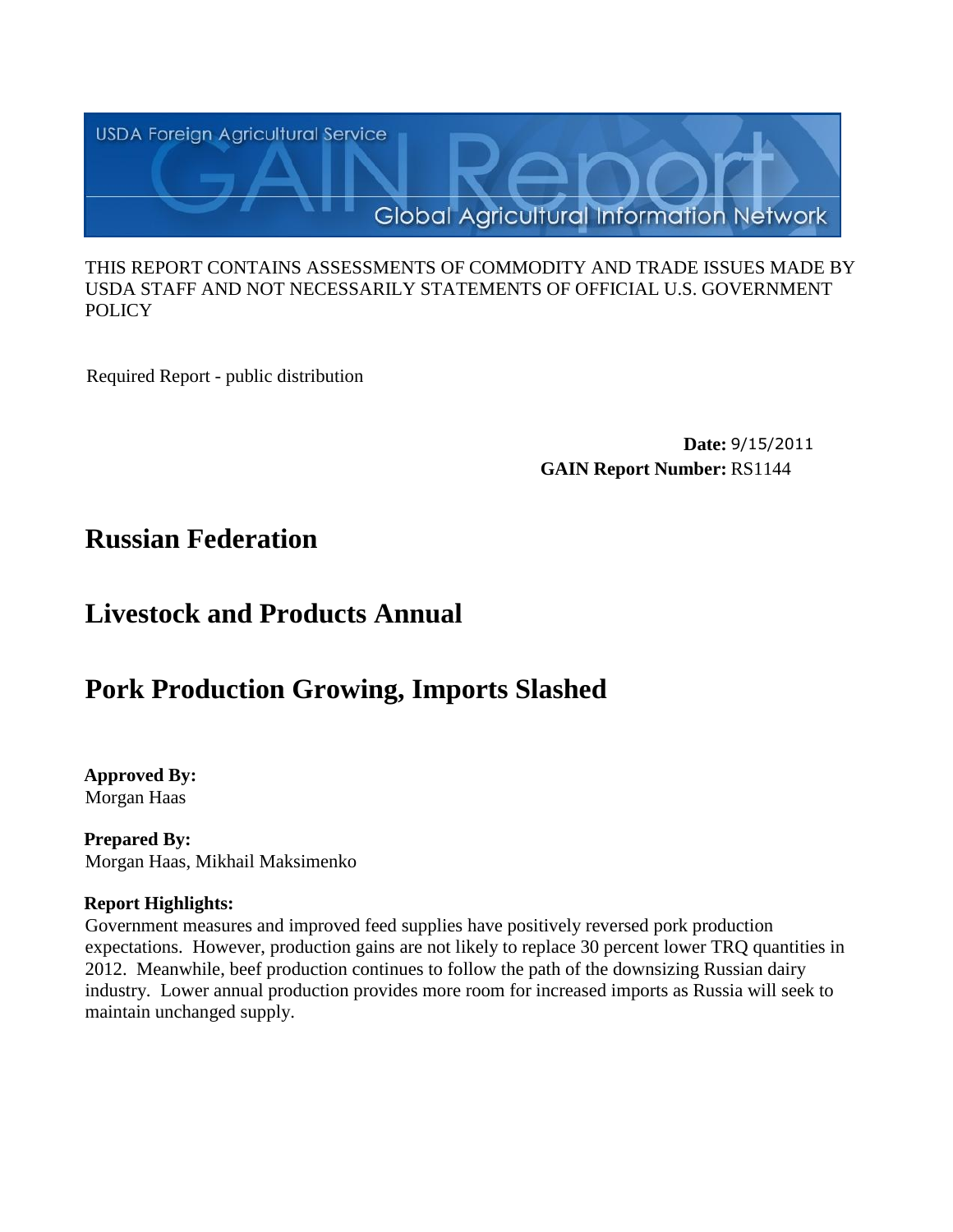#### **Summary**

#### Swine and Pork

In 2011, sow stocks reflect newly available data. The stronger pig crop demonstrates pork producers' reaction to easing feed prices, expectation of increased government support, and a larger-than-expected share of agricultural enterprises controlling swine stocks. While live swine imports for slaughter is relatively flat, imports of feeder pigs and breeding stock is up. This results in a reversed outlook for 2011 production. The swine industry's resurgence in 2011 should carry over to 2012 as government policies become even more favorable.

Despite Brazil's current absence from the market, significant over-quota trade and a strong increase in quota-exempt pork drive FAS/Moscow's increased import estimate. In 2012, a 150,000-MT reduction in TRQ will severely limit available supply and prices will rise; however, these conditions may only mildly stimulate increased over-quota and quota-exempt pork trade.

| <b>Animal Numbers</b>         | 2010                        |                 | 2011                        |                 | 2012                        |                 |  |
|-------------------------------|-----------------------------|-----------------|-----------------------------|-----------------|-----------------------------|-----------------|--|
| <b>Swine</b>                  | Market Year Begin: Jan 2010 |                 | Market Year Begin: Jan 2011 |                 | Market Year Begin: Jan 2012 |                 |  |
| <b>Russia</b>                 | <b>USDA Official</b>        | <b>New Post</b> | <b>USDA Official</b>        | <b>New Post</b> | <b>USDA Official</b>        | <b>New Post</b> |  |
| <b>Total Beginning Stocks</b> | 17,236                      | 17,236          | 17,200                      | 17,200          |                             | 17,545          |  |
| Sow Beginning Stocks          | 2,130                       | 2,130           | 2,135                       | 2,150           |                             | 2,225           |  |
| Production (Pig Crop)         | 29,472                      | 29,472          | 29,550                      | 30,225          |                             | 31,370          |  |
| Other Imports                 | 705                         | 705             | 760                         | 825             |                             | 750             |  |
| <b>Total Imports</b>          | 705                         | 705             | 760                         | 825             |                             | 750             |  |
| <b>Total Supply</b>           | 47,413                      | 47,413          | 47,510                      | 48,250          |                             | 49,665          |  |
| Other Exports                 |                             |                 |                             |                 |                             |                 |  |
| <b>Total Exports</b>          |                             |                 |                             |                 |                             |                 |  |
| Other Slaughter               | 28,316                      | 28,316          | 28,094                      | 28,900          |                             | 29,720          |  |
| <b>Total Slaughter</b>        | 28,316                      | 28,316          | 28,094                      | 28,900          |                             | 29,720          |  |
| Loss                          | 1,896                       | 1,896           | 1,905                       | 1,804           |                             | 1,809           |  |
| <b>Ending Inventories</b>     | 17,200                      | 17,200          | 17,510                      | 17,545          |                             | 18,135          |  |
| <b>Total Distribution</b>     | 47,413                      | 47,413          | 47,510                      | 48,250          |                             | 49,665          |  |

#### **Table 1a. Russia: Swine Numbers, 1,000 Head**

#### **Table 1b. Russia: Pork Production, Supply & Distribution, 1,000 MT CWE**

| Meat,                         | 2010                        |                                         | 2011                        |                 | 2012                        |                 |  |
|-------------------------------|-----------------------------|-----------------------------------------|-----------------------------|-----------------|-----------------------------|-----------------|--|
| <b>Swine</b>                  | Market Year Begin: Jan 2010 |                                         | Market Year Begin: Jan 2011 |                 | Market Year Begin: Jan 2012 |                 |  |
| <b>Russia</b>                 | <b>USDA Official</b>        | <b>USDA Official</b><br><b>New Post</b> |                             | <b>New Post</b> | <b>USDA Official</b>        | <b>New Post</b> |  |
| Slaughter (Reference)         | 28,316                      | 28,316                                  | 28,094                      | 28,900          |                             | 29,720          |  |
| Production                    | 1.920                       | 1.920                                   | 1.910                       | 1,965           |                             | 2,020           |  |
| Other Imports                 | 854                         | 880                                     | 855                         | 900             |                             | 725             |  |
| <b>Total Imports</b>          | 854                         | 880                                     | 855                         | 900             |                             | 725             |  |
| <b>Total Supply</b>           | 2.774                       | 2.800                                   | 2,765                       | 2,865           |                             | 2,745           |  |
| Other Exports                 |                             |                                         |                             |                 |                             |                 |  |
| <b>Total Exports</b>          |                             |                                         |                             |                 |                             |                 |  |
| Human Dom. Consump.           | 2.773                       | 2.799                                   | 2,764                       | 2,864           |                             | 2,744           |  |
| <b>Total Dom. Consumption</b> | 2,773                       | 2,799                                   | 2,764                       | 2,864           |                             | 2,744           |  |
| <b>Total Distribution</b>     | 2.774                       | 2.800                                   | 2,765                       | 2,865           |                             | 2.745           |  |

Note: New Post estimates include Belarus trade while current USDA Official estimates do not.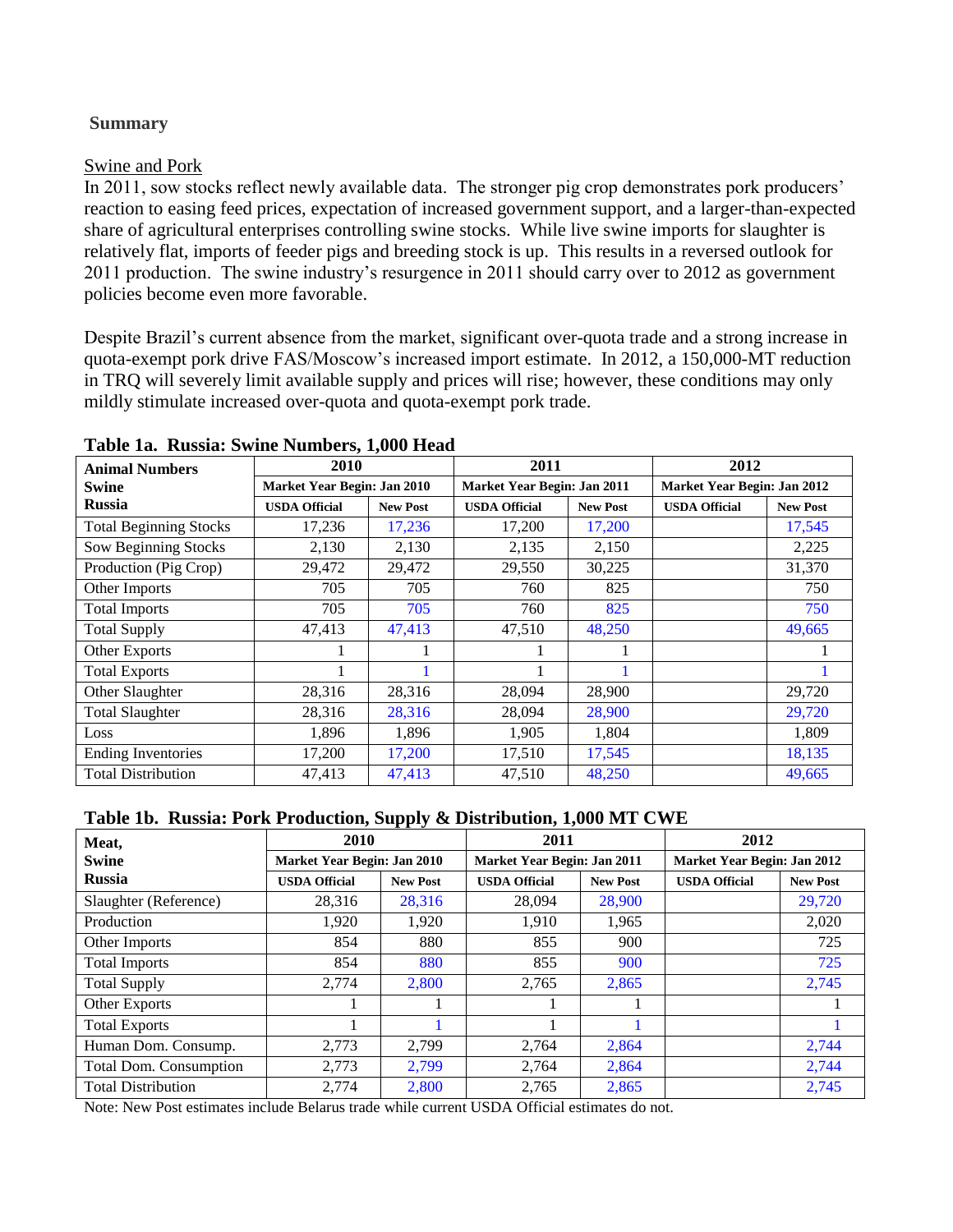#### Cattle and Beef

Cattle inventories will continue to shrink in 2011 and 2012 as the dairy industry continues restructuring; however, improved feed supplies from the second half of 2010 should slow the decline. Lower dairy stocks mean less beef production. Excitement over a rapidly increasing beef cattle herd remains a drop in the bucket by comparison.

While the beef TRQ quantity remains unchanged in 2011 and 2012 from 2010, imports will balance lower production to maintain supply levels. While a significant amount of beef should again be imported over-quota, Russia will almost unquestionably allow Belarus to export additional beef if prices start to escalate due to a supply shortfall.

| <b>Animal Numbers,</b>        | 2010                        | $\rightarrow$ $\rightarrow$ $\rightarrow$ | 2011                        |                 | 2012                        |                  |
|-------------------------------|-----------------------------|-------------------------------------------|-----------------------------|-----------------|-----------------------------|------------------|
| <b>Cattle</b>                 | Market Year Begin: Jan 2010 |                                           | Market Year Begin: Jan 2011 |                 | Market Year Begin: Jan 2012 |                  |
| Russia                        | <b>USDA Official</b>        | <b>New Post</b>                           | <b>USDA Official</b>        | <b>New Post</b> | <b>USDA Official</b>        | <b>New Post</b>  |
| <b>Total Cattle Beg. Stks</b> | 20,677                      | 20,677                                    | 20,000                      | 20,000          |                             | 19,600           |
| Dairy Cows Beg. Stocks        | 8,858                       | 8,858                                     | 8,610                       | 8,770           |                             | 8,680            |
| Beef Cows Beg. Stocks         | 171                         | 171                                       | 190                         | 190             |                             | 210              |
| Production (Calf Crop)        | 6,952                       | 6,952                                     | 6,776                       | 6,940           |                             | 6,845            |
| <b>Total Imports</b>          | 38                          | 38                                        | 35                          | 55              |                             | 55               |
| <b>Total Supply</b>           | 27,667                      | 27,667                                    | 26,811                      | 26,995          |                             | 26,500           |
| <b>Total Exports</b>          |                             |                                           |                             |                 |                             |                  |
| Cow Slaughter                 | $\mathbf{0}$                | $\mathbf{0}$                              | $\Omega$                    | $\Omega$        |                             | $\mathbf{0}$     |
| Calf Slaughter                | $\Omega$                    | $\boldsymbol{0}$                          | $\Omega$                    | $\Omega$        |                             | $\boldsymbol{0}$ |
| Other Slaughter               | 7,211                       | 7,211                                     | 7,030                       | 7,044           |                             | 6,920            |
| <b>Total Slaughter</b>        | 7,211                       | 7,211                                     | 7,030                       | 7,044           |                             | 6,920            |
| Loss                          | 455                         | 455                                       | 420                         | 350             |                             | 350              |
| <b>Ending Inventories</b>     | 20,000                      | 20,000                                    | 19,360                      | 19,600          |                             | 19,229           |
| <b>Total Distribution</b>     | 27,667                      | 27,667                                    | 26,811                      | 26,995          |                             | 26,500           |

#### **Table 2a. Russia: Cattle Numbers, 1,000 Head**

#### **Table 2b. Russia: Beef and Veal Production, Supply & Distribution, 1,000 MT CWE**

|                                                | 2010                        |                 | 2011                        |                 | 2012                        |                 |  |
|------------------------------------------------|-----------------------------|-----------------|-----------------------------|-----------------|-----------------------------|-----------------|--|
| Meat,<br><b>Beef and Veal</b><br><b>Russia</b> | Market Year Begin: Jan 2010 |                 | Market Year Begin: Jan 2011 |                 | Market Year Begin: Jan 2012 |                 |  |
|                                                | <b>USDA Official</b>        | <b>New Post</b> | <b>USDA Official</b>        | <b>New Post</b> | <b>USDA Official</b>        | <b>New Post</b> |  |
| Slaughter (Reference)                          | 7,211                       | 7,211           | 7,030                       | 7,044           |                             | 6,920           |  |
| <b>Beginning Stocks</b>                        | $\Omega$                    | $\bf{0}$        | 0                           | $\bf{0}$        |                             | $\mathbf{0}$    |  |
| Production                                     | 1,435                       | 1,435           | 1,400                       | 1,405           |                             | 1,385           |  |
| <b>Total Imports</b>                           | 877                         | 1,020           | 900                         | 1,050           |                             | 1,060           |  |
| <b>Total Supply</b>                            | 2,312                       | 2,455           | 2,300                       | 2,455           |                             | 2,445           |  |
| <b>Total Exports</b>                           | 5                           | 5               | 4                           | 4               |                             |                 |  |
| Human Dom. Consump.                            | 2,307                       | 2,450           | 2,296                       | 2,451           |                             | 2,441           |  |
| Other Use, Losses                              | $\Omega$                    | $\Omega$        | 0                           | $\Omega$        |                             | $\Omega$        |  |
| Total Dom. Consumption                         | 2,307                       | 2,450           | 2,296                       | 2,451           |                             | 2,441           |  |
| <b>Ending Stocks</b>                           | $\Omega$                    | $\Omega$        | 0                           | $\Omega$        |                             | $\Omega$        |  |
| <b>Total Distribution</b>                      | 2,312                       | 2,455           | 2.300                       | 2,455           |                             | 2.445           |  |

Note: New Post estimates include Belarus trade while current USDA Official estimates do not.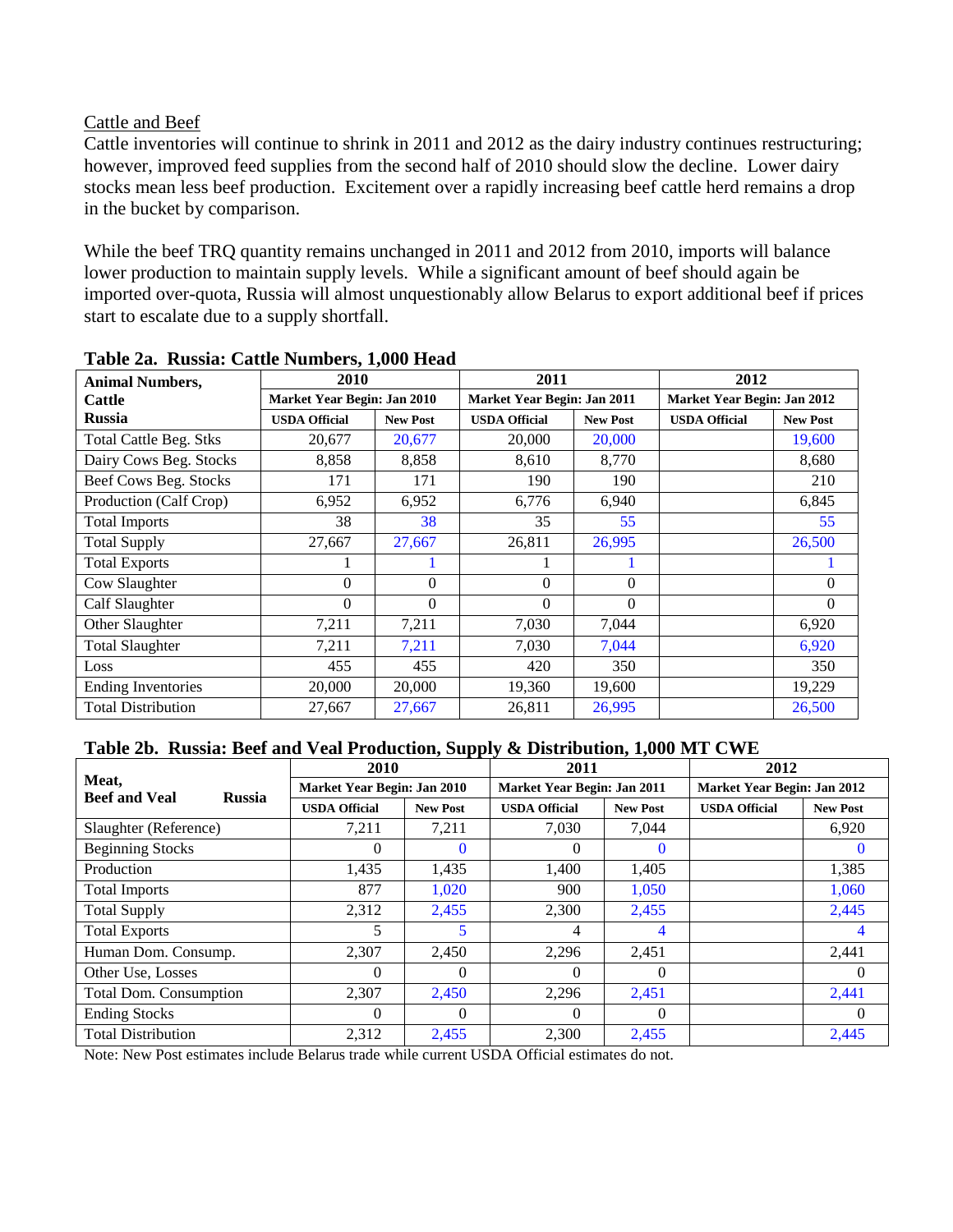#### **Production**

According to the Russia's State Statistical Service (Rosstat), producers of all types produced about 5.3 MMT of poultry and livestock for slaughter (live weight) in January-July 2011 which is 3.9 percent more than in January-July 2010 (107.4 percent 2010/2009). Agricultural enterprises increased production by 7.4 percent during the same period. The Russian Ministry of Agriculture (MinAg) reported in the middle of July 2011 that Russia will increase production of livestock-origin products by 2.8 percent in 2011.

#### Swine and Pork

#### *Swine Inventory*

Russia's swine inventory will likely grow about 2.7 percent to 17.545 million head at the end of December 2012 from 17.2 million head at the end of December 2011, supported by lower feed prices in the second half of the year and increased state support.

In accordance with the latest Russian Federal Statistic Service (Rosstat) report, FAS/Moscow increased its estimate of sow beginning stocks for 2011 from 2.135 million head to 2.150 million head. State support of swine husbandry in the first half of 2011 and a positive outlook for the 2011 crop harvest stimulated the Russian swine industry beginning in May 2011, following lower feed prices. As a result, the pig crop should increase to 30.225 million head, which is 2.3 percent higher compared to the previous FAS/Moscow estimate. According to Rosstat, the swine herd increased 0.1 percent at the end of July 2011 from the year-ago level to 18.8 million head.

The share of private households in total pork production continues to decrease as support is directed toward agricultural enterprises. Households accounted for 34.2 percent of total swine stocks at the end of July 2011 (in 2010 - 36.2 percent).

#### *African Swine Fever*

The continual spread of African Swine Fever (ASF) across European Russia remains a growing concern to the security of the Russian pork industry. Russia's Chief Veterinary Officer (CVO) acknowledged at a press conference this August that the ASF situation in Russia continues to deteriorate. According to him, an ASF endemic situation has been observed not only in the South and the North-West of Russia, but almost throughout the country. The CVO considers protection of domestic pigs from wild boars in Russia's Northwest as a priority measure. The ASF situation in the South (specifically Krasnodar kray and Rostov oblast) remains unfavorable. In many cases, the uncontrolled transportation of goods is blamed for the spread of ASF. The CVO noted that a veterinarian has no authority to stop and check trucks transporting goods. He also said a program to combat ASF is being currently developed.

According to Russia's Federal Veterinary and Phytosantiary Surveillance Service (VPSS), ASF outbreaks have resulted in more than 500 deaths and more than 12,000 head being slaughtered during stamping-out activities in 2011. However, VPSS forecasts that continued spread of ASF could result in an economic impact as high as RUR8 billion (\$267 million) by year's end – RUR700 million (\$23 million) in direct losses (culling 200,000 head) and RUR6.7 billion (\$223 million) in indirect losses.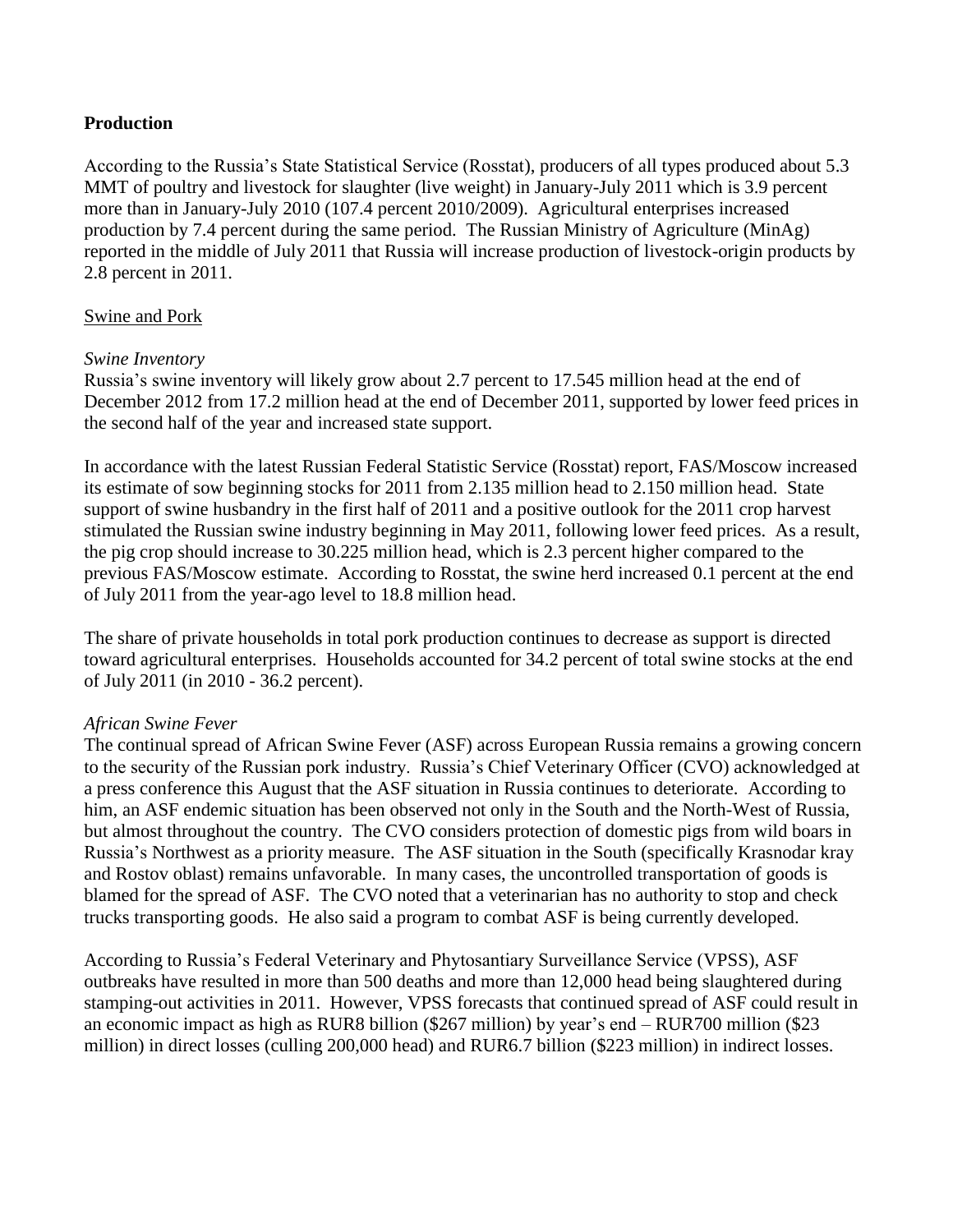In order to prevent the spread of ASF, Russian regions have started to develop programs to transfer small swine farms to alternative types of livestock production (cattle, sheep, goats, poultry, etc.).

#### *Pork Production*

Russia should produce 2.02 MMT of pork in 2012, 2.4 percent higher than 2011, resulting from improved conditions for swine rearing. FAS/Moscow also increased its 2011 pork production estimate by 2.8 percent for the same reasons.

Rosstat reported agricultural establishments increased pig production 7.5 percent in January – June 2011, compared to the same period in 2010. MinAg also reported in its 2010 National Report that most of the production growth in 2010 came from 78 new, reconstructed, and modernized pig farms. These facilities produced 67,800 MT of pork, valued at RUR4.7 billion (\$162 million).

Six regions of the Russian Federation – Belgorod, Lipetsk, Orel, Tambov, Volgograd, and Sverdlovsk regions produced 139,700 MT (75.8 percent) of the 184,400 MT increase in pork production for slaughter, obtained in 2010.

According to MinAg reports, average daily weight gain increased in 44 regions from 350 to 395 grams (by 12.9 percent) in 2010.

#### *State Support*

The GOR issued Resolution #1247-R on July 20, 2011, approving RUR9.0 billion (\$300 million) of State financial support to Russian poultry and pork producers as compensation for increased feed costs in 2011. Initially announced by Prime Minister Putin in March 2011, the Resolution amends the 2011 federal budget allocations to regional authorities for poultry and swine industries.

#### Cattle and Beef

#### *Cattle Inventory*

Total cattle inventories should shrink 1.9 percent in 2012 as the dairy industry continues to downsize. In 2011, total cow stocks will fall 0.8 percent (-1.0 percent for dairy cows and +10.5 percent for beef cows) after the sharp decline in the second half of 2010. FAS/Moscow increased the 2011 dairy cow estimate by 1.9 percent after Rosstat published data through June. By the end of July 2011, cattle inventories amounted to 21.1 million head, 2.0 percent below July 2010.

Rosstat reported the share of private households in total cattle inventories continues to decrease. At the end of July 2011, they raised about 48 percent of cattle which is one percent less compared to 2010.

#### *Beef Production*

FAS/Moscow forecasts beef production will fall 1.4 percent in 2012, reflecting smaller dairy cattle numbers available for slaughter. Beef production in 2011 is adjusted slightly upward, reflecting January-June 2011 Rosstat data. Beef cattle (excluding beef-dairy crosses) account for less than three percent of total beef production.

Russia's Minister of Agriculture reported in her 2010 National Report on Agriculture that cattle breeding continues to be the most challenging industry and production of beef remained one of the most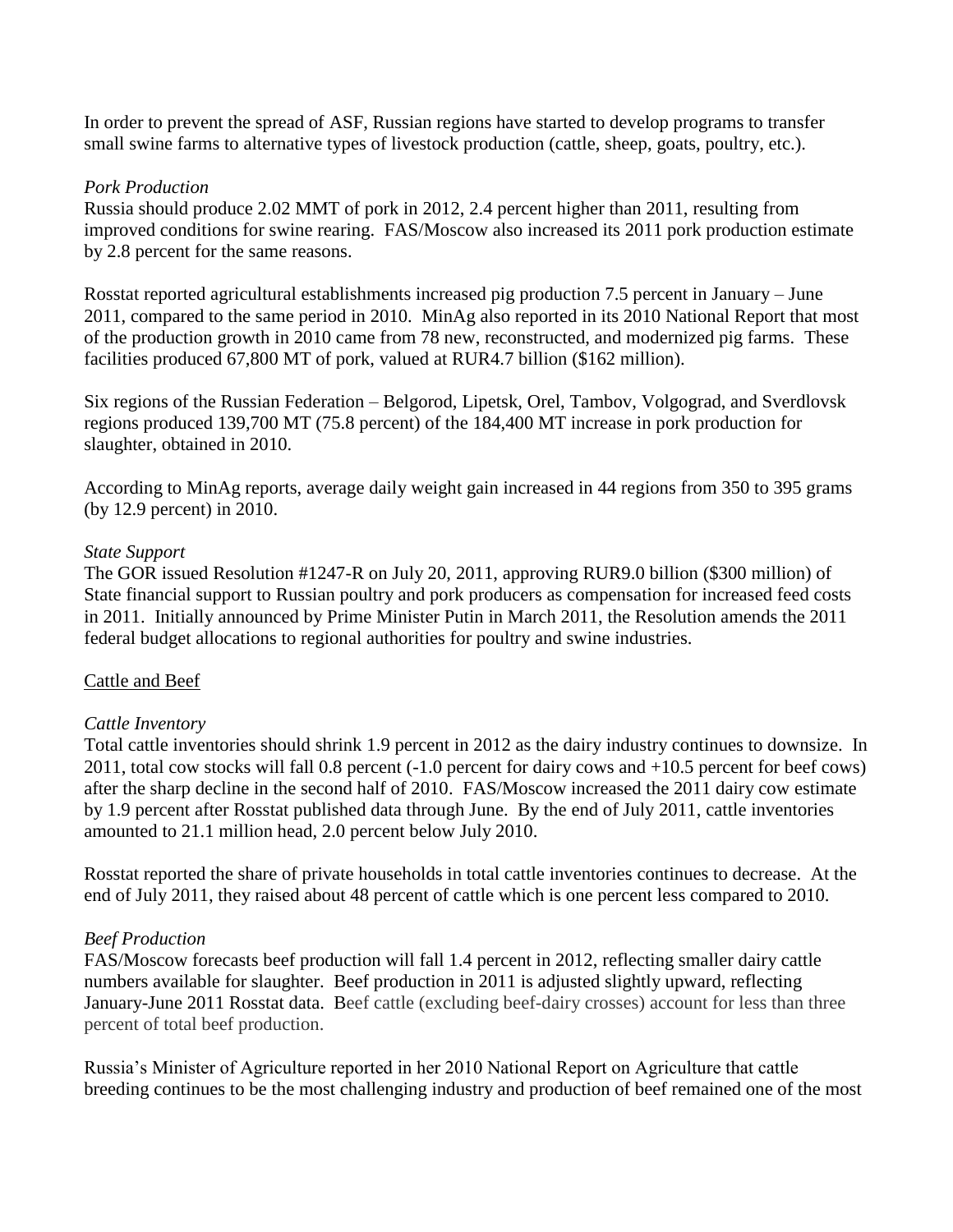complicated and labor-intensive areas of livestock production. The Minister noted two factors will allow Russia to achieve its production targets set for forth in the program "Development of Beef Cattle in Russia 2009-2012".

- (1) Intensification of cattle feedlot utilization 57.7 percent of targeted growth. The focus is to increase daily weight gain, thereby increasing slaughter weights and shortening slaughter age to not more than 24 month.
- (2) Growth of cattle inventories for slaughter 42.3 percent of targeted growth.

Together, MinAg with the Russian regions selected 57 new investment projects in 2010 for beef cattle breeding with the total amount of requested loans valued at RUR31.4 billion (\$1.05 billion).

- VneshEconombank signed loan agreements for at least one investment project "Bryansk Meat Company" – for RUR 20.4 billion (\$680 million).
- OAO "Rosselkhosbank" signed loan agreements for 35 investment projects totaling RUR4.53 billion (\$151 million).
- JSC Sberbank of Russia signed loan agreements for 14 investment projects totaling RUR596 million (\$20 million).

MinAg reported that in 2009-2010, beef breeds and crossbred cattle increased by 409,100 head. During these two years, Russia built and modernized 168 establishments for beef cattle production. In these locations, beef cattle breeders raised more than 60,000 head of cattle and produced more than 8,000 MT of beef cattle in live weight. At the same time, beef production from beef breeds and crossbred animals increased 72,200 MT, including in the Republic of Kalmykia (13,400 MT), Altay Kray (7,700 MT), Republic of Bashkortostan (7,100 MT), and Bryansk (9,200 MT).

#### *State Support*

MinAg reported Russia will subsidize livestock in the amount of RUR1,300-1,500 (\$43-50) per cow in 2011, and the total sum of subsidies will reach RUR20 billion (\$67 million) in 2011.

In 2010, under the program "Development of Beef Cattle in Russia 2009-2012," the State co-financed 22 regional programs in 2009-2010 and allocated RUR6.67 billion (\$222 million), including RUR4.59 billion (\$153 million) from the federal budget and RUR2.1 billion (\$7 million) from the regional budgets. Most of the federal budget has been allocated to regions with traditional beef cattle breeding – Republic of Kalmykia (RUR910 million), Krasnodar Kray (RUR 427 million), Republic of Bashkortostan (RUR426 million), and Saratov oblast (RUR374 million).

#### **Trade**

*NOTICE: Higher FAS/Moscow trade estimates compared to previous reports and official USDA estimates reflect the formal accounting of Russia's trade with Belarus. This trade has long been excluded from Russian Customs data and formal PS&D estimates.*

FAS/Moscow forecasts Russian beef imports will grow one percent in 2012 to maintain relatively stable supply. However, significantly reduced market access for pork will constrict trade and ultimately reduce overall supply available for consumption.

#### *Tariff-rate Quotas*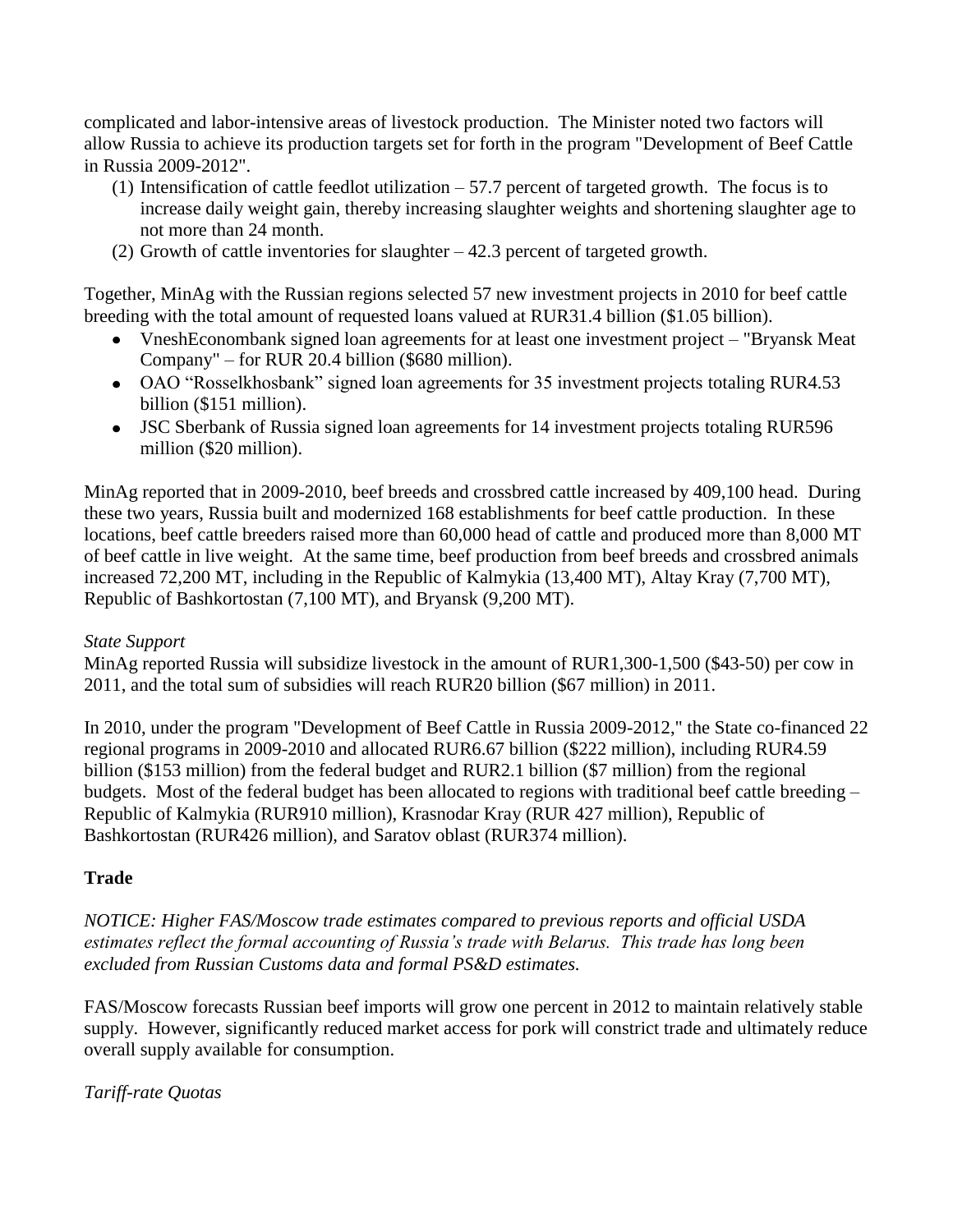Meat imports remain highly regulated by tariff-rate quotas (TRQs) for suppliers outside the Commonwealth of Independent States. GOR Resolution #616, signed July 27, 2011, maintains TRQ quantities for chilled beef (30,000 MT) and frozen beef (530,000 MT) but sets new marks for pork (320,000 MT) and pork trimmings (30,000 MT), representing a 150,000-MT reduction from 2011. FAS/Moscow has confirmed with Russia's Ministry of Economic Development that the GOR has no current plans to issue country-specific allocations in 2012. However, Russia's World Trade Organization accession talks are ongoing and could result in changes for 2012 before the end of the year.

#### *Russian-Belarusian Trade*

Russia and Belarus have not yet established plans for 2012, but FAS/Moscow expects a 2012 agreement will closely resemble 2011 with the strong potential to increase bilateral trade in beef and pork in order to maintain stable supply.

The agreement for 2011 allows Belarus to export to Russia 130,000 MT of beef; 20,000 MT of pork; 15,000 MT of poultry; and 45,000 MT of other meat products. However, since border control was removed at the beginning July 2011, Russian-Belarusian trade should be more difficult to regulate and tabulate for official authorities. According to Rosstat, Belarus exported 48,400 MT of frozen beef to Russia in January – May 2011, compared to 56,100 MT in January May 2010. Belarus exported 125,000 MT of beef to Russia in 2010.

Press reports and GOB actions confirm Belarus is having difficulty balancing supply and demand. Retail meat supplies in Belarus have become scarce, and reports insist that reduced retail supplies have resulted from consumer trafficking of meat from Belarus to Russia. In August alone, the Belarusian Ministry of Economy increased the regulated meat prices three times – 5 percent, 10 percent, and 10 percent – "to compensate for growth in the cost of raw meat, eliminating the disparity between the prices of foreign and domestic markets and market saturation of the Republic with meat in the required volumes" [\(Ministry of the Economy, Resolution #139, August 26, 2011\)](http://www.economy.gov.by/nfiles/001146_892256_pse139.pdf). The current maximum price for beef and pork carcasses in Belarus are \$2.98/kg and \$2.87/kg, accordingly.

#### *SPS Barriers*

Meat imports remain volatile throughout the year due to Russian sanitary barriers. Effective June 15, 2011, VPSS restricted effectively all Brazilian pork, citing a lack of trust in the Brazilian veterinary service for alleged violations of Russian requirements discovered during plant audits. Market experts recognize the restrictions extended to Brazilian beef facilities, while also significant in number, is not as crippling an impact on supply. Nonetheless, alternative suppliers such as Australia (beef) and Canada (pork) are expected to continue benefiting.

Reassuring trade will continue uninterrupted in 2012, the Customs Union recently published Decision #726, which extends the validity of existing bilateral veterinary certificates between Russian and third parties through the end of 2012. Starting in 2013, the Customs Union will require all third countries to have renegotiated all veterinary certificates consistent with Customs Union requirements.

#### Beef

Excluding Customs Union partners, Russia imported 21 percent more beef by volume in January-June 2011, compared to the same period of 2010. The major suppliers were Brazil, Uruguay, the European Union, Australia, and Paraguay. Brazil's share was about 40 percent – lower than 2010 but still higher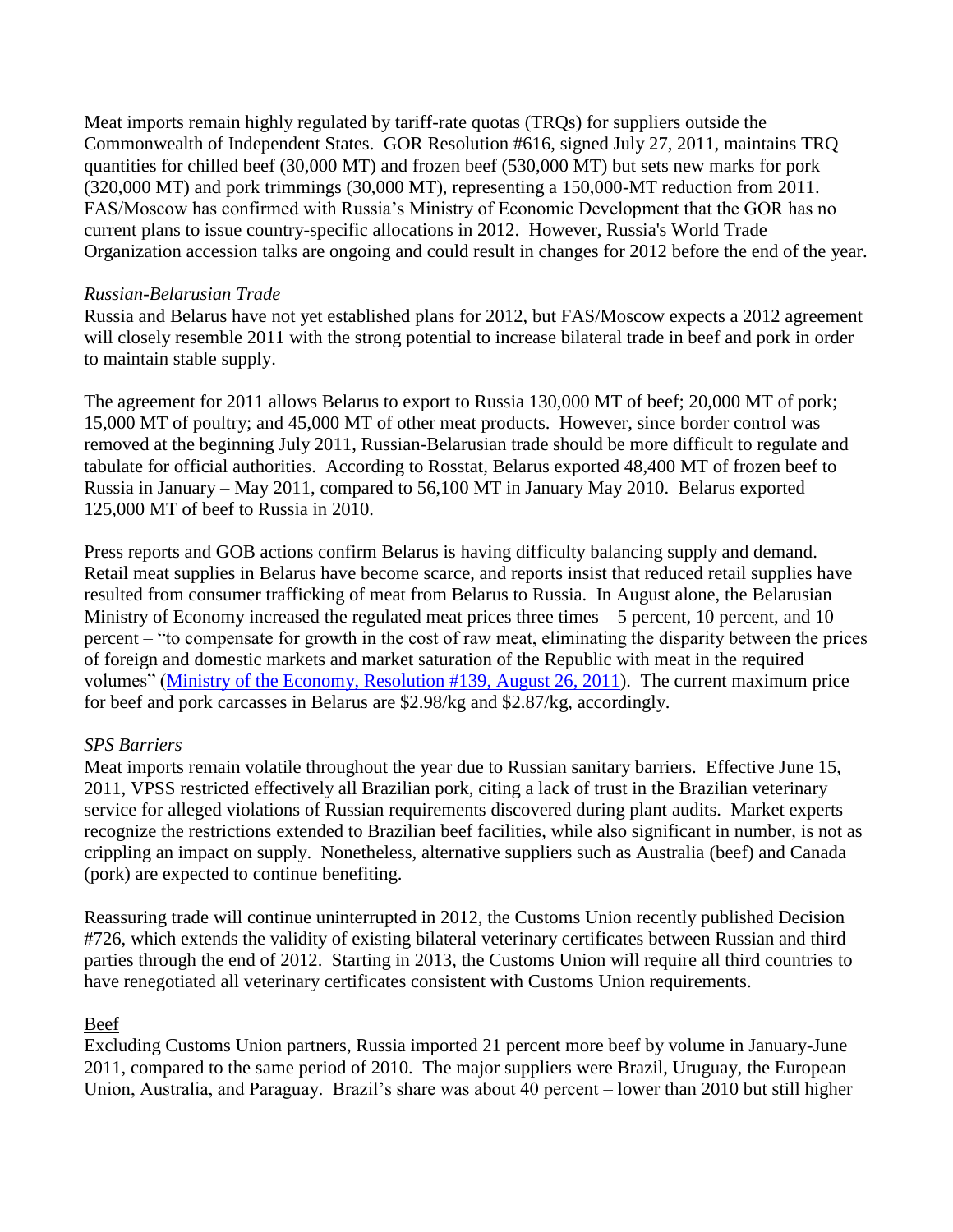by over four percent in volume. Beef sourced from the European Union more than doubled to 39,000 MT, and sources from Australia increased from 8,000 MT to 35,000 MT. While the United States' country-specific quota for frozen beef increased to 41,700 MT, imports through June were slow but are increasing.

Through June 2011, 45 percent of the beef TRQ was utilized, representing 84 percent of total trade. The remainder was imported at the over-quota rate (13 percent), to special economic zones (2.6 percent), and as "high-quality beef" (0.2 percent).

#### Pork

Excluding Customs Union partners, in the first half of 2011, pork imports increased 6.5 percent to 336,004 MT. The major suppliers were the European Union (50 percent), Brazil (27 percent), Canada (13 percent), and the United States (7.0 percent). Year-to-date trade includes more imports from Canada (24 percent), the United States (48 percent), and the European Union (9 percent), while imports have declined from the top supplier – Brazil (-18 percent). Current restrictions on Brazil will soon put into question whether Canada can maintain their pace in order to fulfill the "other countries" TRQ allocation in 2011.

Through June 2011, 47 percent of the TRQ was utilized. In-quota import volumes represented 73.8 percent of total pork imports; 15.9 percent came as over-quota pork, and 10.2 percent were shipped to special economic zones.

#### **Consumption**

The Draft "State program of agricultural development and regulation of agricultural products, raw materials, and foodstuffs for 2013-2020" envisages growth of per capita meat and poultry consumption from 68.2 kilograms in 2010 to 72.0 kilograms in 2020.

Red meat prices – especially beef prices – continue to increase at the retail level, rising faster than poultry and general consumer prices. Rosstat reports consumer inflation through August has slowed to 4.7 percent since the beginning of the year, versus 5.4 percent over the same time period last year.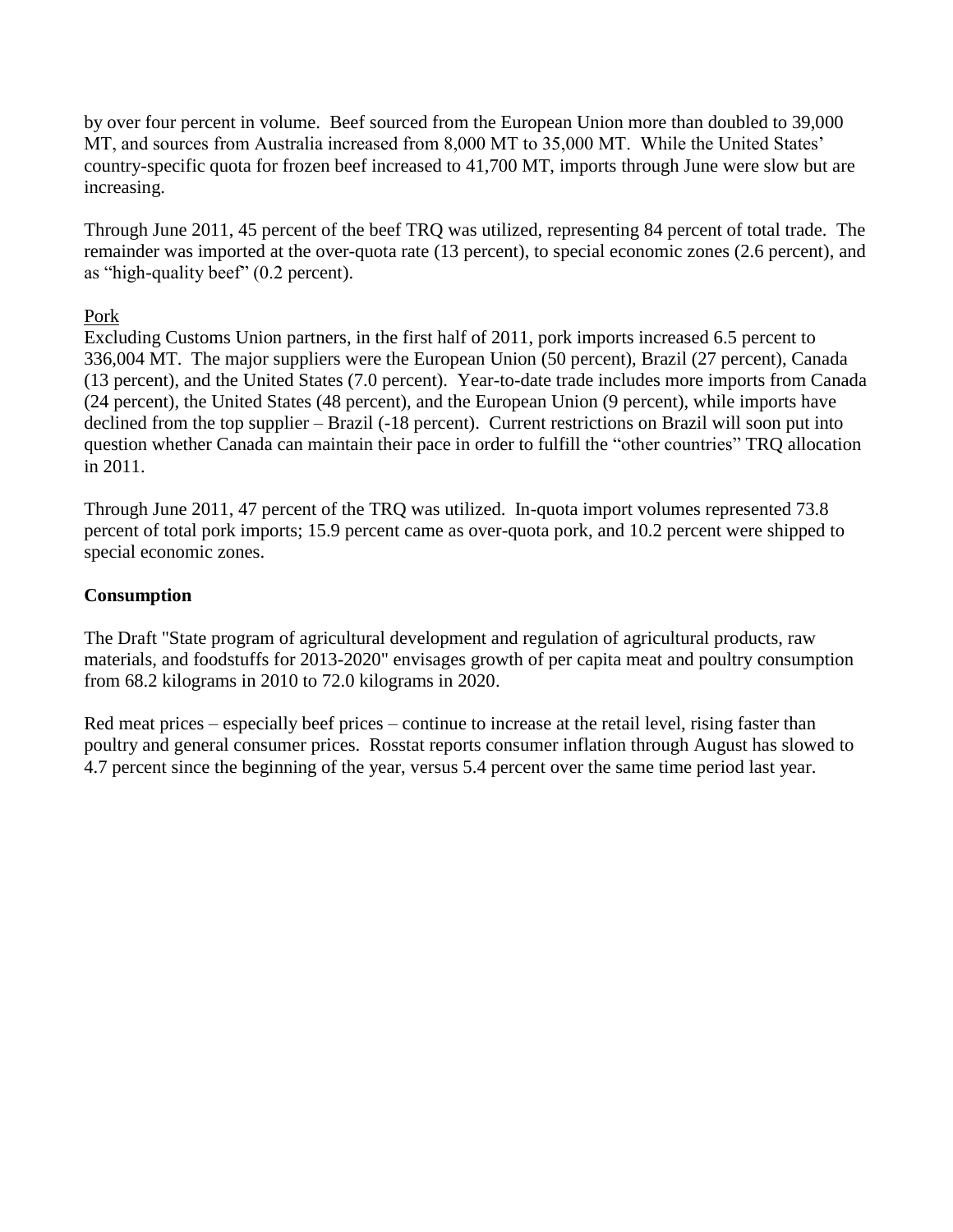### **Production Tables**

|                                    | 2005  | 2006  | 2007  | 2008  | 2009  | 2010   |
|------------------------------------|-------|-------|-------|-------|-------|--------|
| All types of farms - Total         | 7,726 | 8,064 | 8.746 | 9,331 | 9.972 | 10,487 |
| Cattle                             | 3,205 | 3,055 | 3,020 | 3,115 | 3,071 | 3,018  |
| Pigs                               | 2.089 | 2,273 | 2,584 | 2,692 | 2,899 | 3,083  |
| Poultry                            | 1.970 | 2,267 | 2,650 | 3,022 | 3,475 | 3,851  |
| Sheep and goat                     | 337   | 347   | 373   | 383   | 399   | 411    |
| Other types                        | 125   | 122   | 119   | 119   | 128   | 124    |
| <b>Agricultural Establishments</b> | 3,469 | 3,780 | 4,292 | 4.851 | 5,482 | 6,080  |
| Cattle                             | 1,150 | 1,077 | 1.042 | 1,060 | 1,011 | 979    |
| Pigs                               | 694   | 794   | 989   | 1,128 | 1,367 | 1,617  |
| Poultry                            | 1,557 | 1,845 | 2,206 | 2,605 | 3,039 | 3,422  |
| Sheep and goats                    | 36    | 35    | 30    | 31    | 35    | 34     |
| Other types                        | 32    | 29    | 25    | 27    | 30    | 28     |

Table 3. Russia: Poultry and Livestock Production, Live Weight, by Farm Types, 1,000MT

Source: Rosstat

Table 4. Russia: Meat and Poultry Production at Ag Enterprises, 1,000 MT (live weight)

|                     | <b>Total</b> | Cattle | Pork    | <b>Poultry</b> |
|---------------------|--------------|--------|---------|----------------|
| $Jan-10$            | 451.3        | 72.1   | 107     | 269.0          |
| Feb-10              | 455.7        | 76.9   | 115.6   | 260.2          |
| $Mar-10$            | 515.7        | 85.8   | 137.8   | 290.1          |
| Apr-10              | 507.6        | 82.1   | 135.4   | 287.2          |
| $May-10$            | 493.1        | 75.5   | 130.8   | 283.9          |
| $Jun-10$            | 479.1        | 75.1   | 133.5   | 267.0          |
| Jan-Jun $2010$      | 2,902        | 467.5  | 760.1   | 1,657.1        |
|                     |              |        |         |                |
| $Jul-10$            | 474.8        | 71.2   | 128.8   | 271.7          |
| Aug- $10$           | 481.3        | 75.0   | 130.5   | 271.2          |
| $Sep-10$            | 518.1        | 87.6   | 135.7   | 289.9          |
| $Oct-10$            | 521.8        | 84.6   | 134.5   | 297.7          |
| $Nov-10$            | 532.2        | 82.4   | 139.9   | 302.3          |
| $Dec-10$            | 625.0        | 105.0  | 174.0   | 330.1          |
| <b>Jul-Dec 2010</b> | 3,153.2      | 505.8  | 843.4   | 1,762.9        |
|                     |              |        |         |                |
| Jan-Dec 2010        | 6,055.7      | 973.3  | 1.603.5 | 3,420.3        |
|                     |              |        |         |                |
| $Jan-11$            | 491.1        | 69.6   | 119.8   | 297.5          |
| Feb-11              | 485.4        | 68.2   | 127.5   | 287.2          |
| $Mar-11$            | 544.2        | 74.1   | 148.5   | 318.2          |
| Apr-11              | 528.7        | 73.1   | 143.4   | 309.7          |
| May-11              | 536.0        | 67.0   | 141.0   | 324.4          |
| $Jun-11$            | 530.6        | 67.7   | 142.3   | 316.2          |
| <b>Jan-Jun 2011</b> | 3,116        | 419.7  | 822.5   | 1,853.2        |

Source: Rosstat [http://www.gks.ru/free\\_doc/new\\_site/business/sx/tab-sx-oper.htm](http://www.gks.ru/free_doc/new_site/business/sx/tab-sx-oper.htm)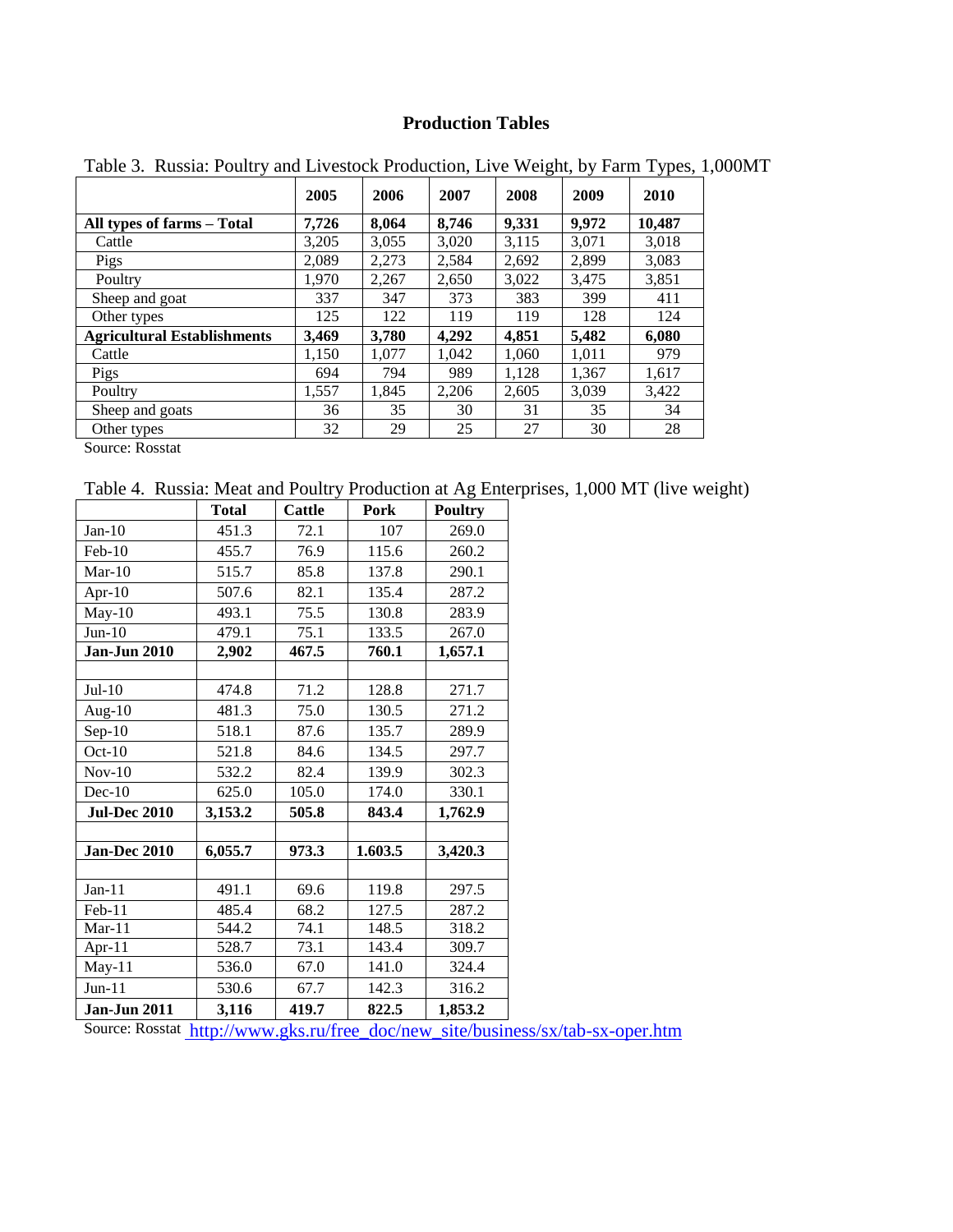|                                        | Unit  | 2005                            |                    | 2010                               |                  |                   |  |  |
|----------------------------------------|-------|---------------------------------|--------------------|------------------------------------|------------------|-------------------|--|--|
|                                        |       | Ag Establish-<br><b>Private</b> |                    | <b>Agricultural Establishments</b> |                  |                   |  |  |
|                                        |       | ments                           | <b>House-holds</b> | High<br>efficiency                 | <b>Efficient</b> | Low<br>efficiency |  |  |
| Pig crop per sow                       | head  | 18                              | 14                 | 25                                 | 24               | 18                |  |  |
| Annual pork<br>production/sow          | kg    | 1,400                           | 1,082              | 2.100                              | 2,016            | 1,400             |  |  |
| Average weight<br>gain/day             | grams | 520                             | 334                | 760                                | 680              | 520               |  |  |
| Feed conversion factor                 | kg    | 5.6                             | Up to $8$          | 3                                  | 3.6              | 5.6               |  |  |
| Duration of feeing<br>before slaughter | days  | 200                             | 270                | 168                                | 175              | 200               |  |  |
| Meat yield                             | $\%$  | 69                              | 57                 | 75                                 | 73               | 69                |  |  |
| Carcass lean pork yield                | $\%$  | 52                              | 46-48              | 60                                 | 58               | 52                |  |  |

Table 5. Russia: Major Indicators of Russian Swine Husbandry

Source: Russian Swine Breeders Union

### Table 6. Russia: Livestock and Poultry Farm Gate Prices, Live weight, RUR/MT

|                                                                                         | 2000                                                                         | 2001 |  | 2002   2003   2004   2005   2006   2007   2008   2009   2010 |  |  |  |
|-----------------------------------------------------------------------------------------|------------------------------------------------------------------------------|------|--|--------------------------------------------------------------|--|--|--|
| Cattle                                                                                  | 14,142 19,775 26,017 22,126 25,803 34,003 39,235 41,762 45,641 54,371 55,951 |      |  |                                                              |  |  |  |
| Sheep/goat[12,009]16,720[19,858]25,301[21,741]29,199[30,356]33,647]37,571[42,043]45,174 |                                                                              |      |  |                                                              |  |  |  |
| Pigs                                                                                    | 20,15231,31033,11730,84239,12350,42051,82149,05160,98869,26369,748           |      |  |                                                              |  |  |  |
| Poultry                                                                                 | 20,48126,86825,71028,61335,89740,81339,82243,35045,07554,23052,966           |      |  |                                                              |  |  |  |
| $\sim$<br>$\sqrt{ }$                                                                    |                                                                              |      |  |                                                              |  |  |  |

Source: Rosstat

#### Table 7. Russia: Production of Meat Processing Industry

|                                                                      | <b>Jan-Jun 2011</b> | Jan-Jun 2011/ Jan-Jun 2010 |
|----------------------------------------------------------------------|---------------------|----------------------------|
| Meat and offal of slaughtered livestock, primary processed, 1,000 MT | 553                 | 103.7                      |
| Poultry meat and offal food products                                 |                     | 108.5                      |
| Sausage products, 1,000 MT                                           | 768                 | 104.5                      |
| Sausage products, produced from heat treated ingridients, 1,000 MT   | 45.7                | 104.7                      |
| Canned meat, million conditional cans                                | 268                 | 96.9                       |
|                                                                      |                     |                            |

Source: Rosstat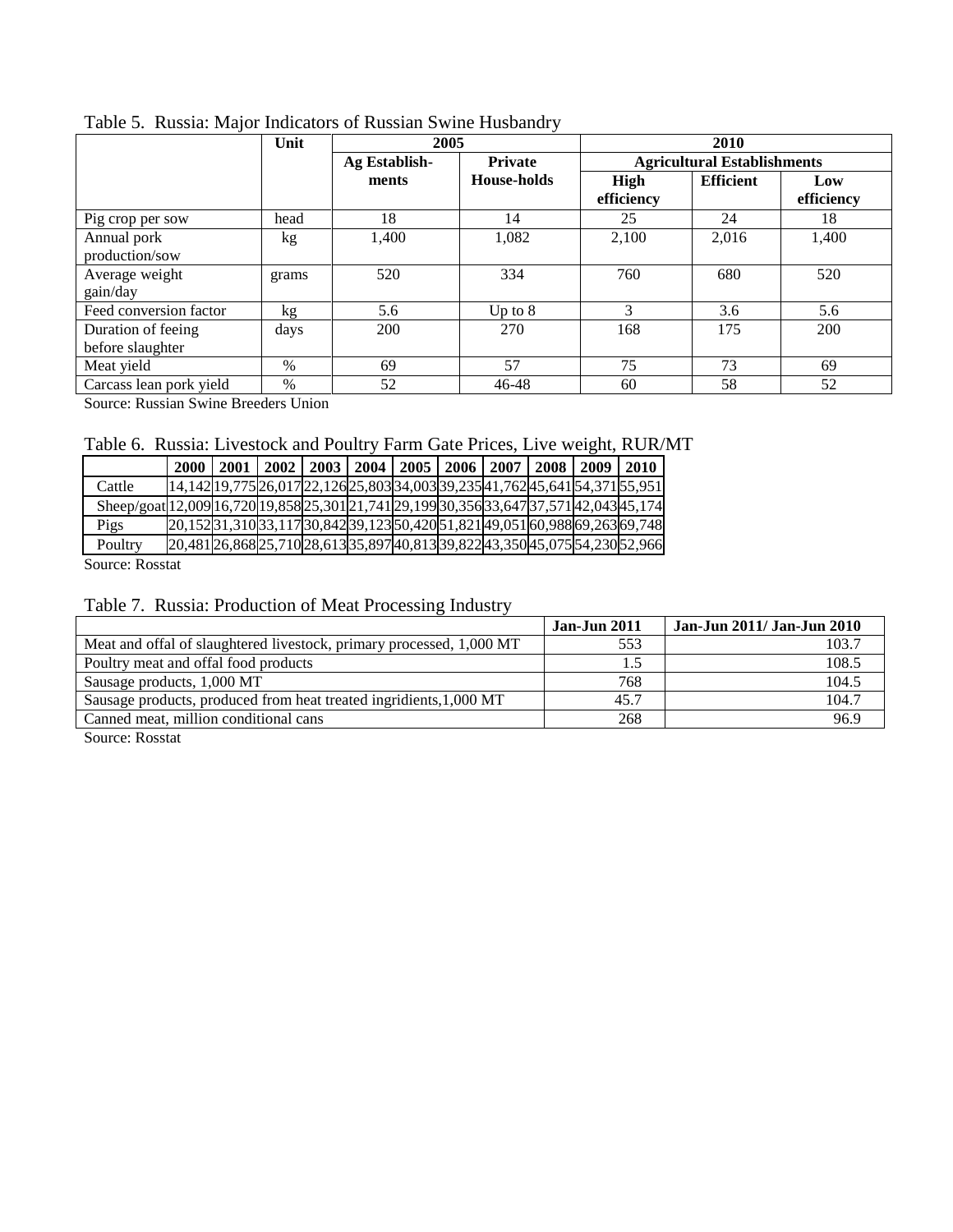## **Trade Tables**

|                           |         |         | <b>Value, Million US\$</b> |                        |                        |                | <b>Quantity. 1000 MT</b> |                             |                             |                      |  |
|---------------------------|---------|---------|----------------------------|------------------------|------------------------|----------------|--------------------------|-----------------------------|-----------------------------|----------------------|--|
| <b>Partner</b><br>Country | 2009    | 2010    | <b>YTD</b><br>$Jun-10$     | <b>YTD</b><br>$Jun-11$ | $\%$ $\Delta$<br>11/10 | 2009           | 2010                     | <b>YTD</b><br><b>Jun-10</b> | <b>YTD</b><br><b>Jun-11</b> | $\% \Delta$<br>11/10 |  |
| World                     | \$2,270 | \$2,175 | \$863                      | \$1,214                | 40.8%                  | 639            | 627                      | 256                         | 311                         | 21.4%                |  |
| EU-27                     | \$76    | \$271   | \$55                       | \$161                  | 195.0%                 | 19             | 79                       | 16                          | 39                          | 146.0%               |  |
| <b>Brazil</b>             | \$1,174 | \$973   | \$404                      | \$510                  | 26.2%                  | 323            | 282                      | 121                         | 127                         | 4.3%                 |  |
| Uruguay                   | \$226   | \$262   | \$137                      | \$146                  | 6.3%                   | 66             | 79                       | 42                          | 41                          | $-3.2%$              |  |
| Australia                 | \$69    | \$163   | \$34                       | \$130                  | 280.6%                 | 16             | 41                       | 8                           | 35                          | 340.4%               |  |
| Paraguay                  | \$161   | \$163   | \$79                       | \$101                  | 27.7%                  | 47             | 41                       | 25                          | 28                          | 15.0%                |  |
| United<br><b>States</b>   | \$14    | \$94    | \$48                       | \$51                   | 5.4%                   | 3              | 22                       | 12                          | 12                          | $-1.5\%$             |  |
| Mexico                    | \$0     | \$11    | \$0                        | \$34                   | $\infty$               | $\overline{0}$ | 3                        | $\mathbf{0}$                | 9                           | $\infty$             |  |
| Argentina                 | \$470   | \$116   | \$68                       | \$31                   | 54.6%                  | 137            | 34                       | 21                          | 8                           | 60.7%                |  |
| Lithuania                 | \$32    | \$44    | \$13                       | \$36                   | 186.8%                 | 7              | 10                       | 3                           | 7                           | 111.8%               |  |
| Ukraine                   | \$59    | \$44    | \$29                       | \$29                   | 0.2%                   | 19             | 10                       | 9                           | 6                           | 27.0%                |  |

### Table 8. Russia: Beef Imports

Source: GTIS

#### Table 9. Russia: Pork Imports

| <b>Partner</b>          |         | <b>Value, Million US\$</b> |                        |                        |                        |      |      | Quantity, 1000 MT      |                        |                             |  |  |
|-------------------------|---------|----------------------------|------------------------|------------------------|------------------------|------|------|------------------------|------------------------|-----------------------------|--|--|
| Country                 | 2009    | 2010                       | <b>YTD</b><br>$Jun-10$ | <b>YTD</b><br>$Jun-11$ | $\%$ $\Delta$<br>11/10 | 2009 | 2010 | <b>YTD</b><br>$Jun-10$ | <b>YTD</b><br>$Jun-11$ | $\% \Delta$<br><b>11/10</b> |  |  |
| World                   | \$1,922 | \$1,992                    | \$959                  | \$1,077                | 12.4%                  | 650  | 657  | 316                    | 336                    | 6.5%                        |  |  |
| EU-27                   | \$739   | \$915                      | \$461                  | \$543                  | 17.8%                  | 248  | 304  | 153                    | 167                    | 8.9%                        |  |  |
| <b>Brazil</b>           | \$769   | \$713                      | \$359                  | \$295                  | 17.9%                  | 250  | 224  | 111                    | 91                     | 17.8%                       |  |  |
| Canada                  | \$105   | \$178                      | \$90                   | \$122                  | 36.1%                  | 42   | 67   | 35                     | 43                     | 24.3%                       |  |  |
| United<br><b>States</b> | \$299   | \$178                      | \$48                   | \$72                   | 50.0%                  | 108  | 59   | 26                     | 24                     | 48.1%                       |  |  |

Source: GTIS

### Table 10. Russia: 2012 TRQ Quantities, 1,000MT

| <b>Product</b>                                                     | <b>Volumes</b> |
|--------------------------------------------------------------------|----------------|
| Meat of bovine animals, fresh or chilled (HS code 0201)            | 30             |
| Meat of bovine animals, frozen (HS code 0202)                      | 530            |
| Pork, fresh, chilled or frozen (HS code 0203)                      | 320            |
| Pork trimming (HS Code 0203 29 550 2, 0203 29 900 2)               | 30             |
| Frozen bone-in halves or quarters (HS code 0207 14 200 1),         | 250            |
| Frozen bone-in chicken legs and leg pieces (HS code 0207 14 600 1) |                |
| Frozen boneless chicken meat (HS code 0207 14 100 1),              | 80             |
| Frozen boneless turkeys meat (HS Code 0207 27 100 1)               |                |
| $\alpha$                                                           |                |

Source: GOR Resolution of July 27, 2011, #616